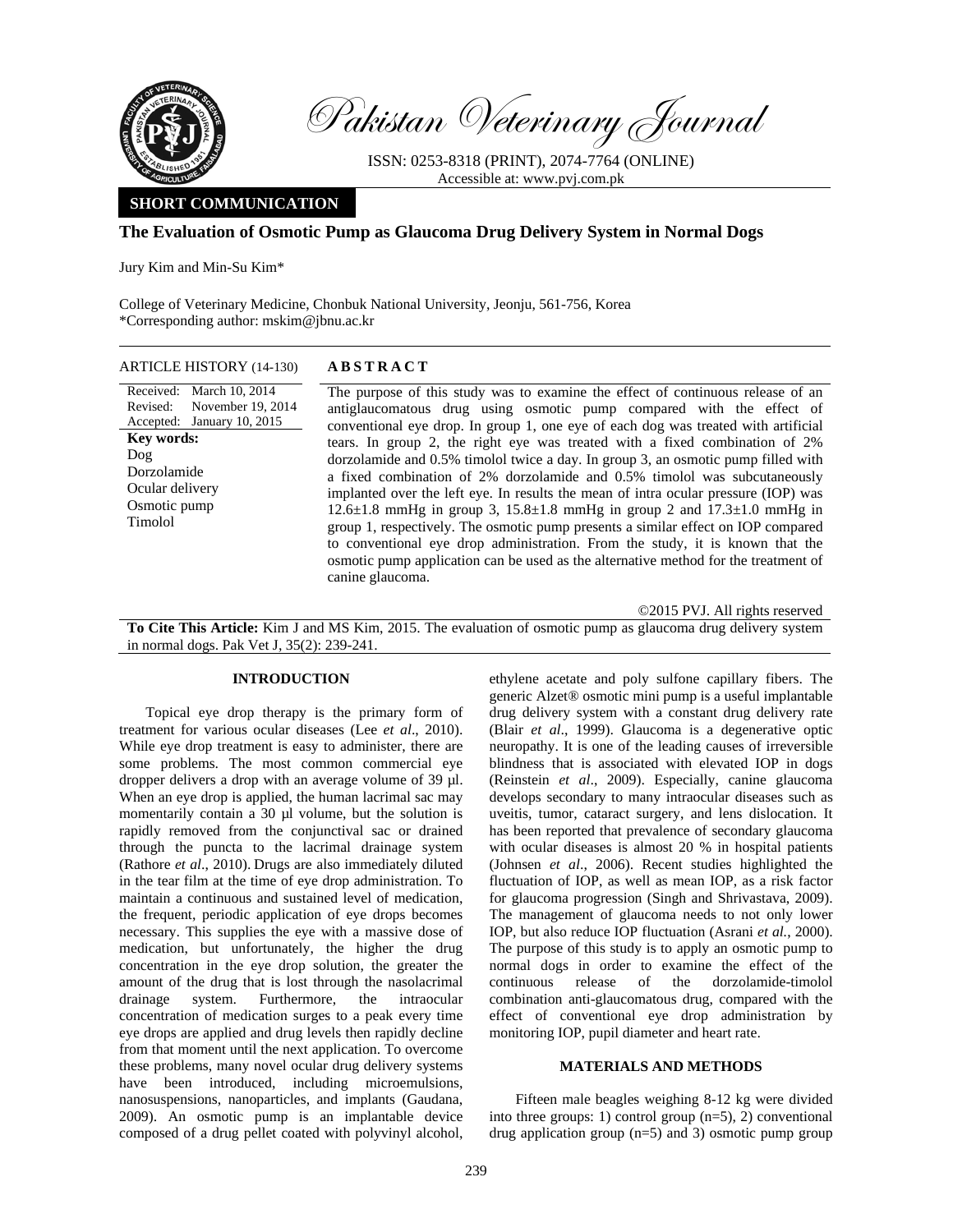In group 1, one eye of each dog was treated with artificial tears. In group 2, the right eye of each dog was treated with a fixed combination of 2% dorzolamide + 0.5% timolol (Cosopt®, Merck, West Point, PA, USA) twice a day (10 a.m. and 10 p.m.) via eye drops. In group 3, an osmotic pump filled with Cosopt® was implanted subcutaneously over the left eye. The opposite (untreated) eyes of each group served as the negative control. The osmotic pumps (model 2004, Alzet®, USA) were filled with a fixed combination of 2% dorzolamide + 0.5% timolol and attached to a flow moderator connected by a polyethylene catheter to release a continuous supply of the drug. The pump was primed for 40 hours. The pumps had an average flow rate of 0.25 µl/h and the drug was applied continuously over a period of 24 days. The pump with flow moderator was weighed before the implantation and at the end of experiment to verify that the drug was released completely. The incision site at the superior orbital rim was aseptically prepared and incised 1cm (Fig. 1A) under general anesthesia. Then, the skin was dissected to make a pocket within which the pump was to be placed deeply around muscle. The pump, connected by a catheter, was then inserted into the subcutaneous pocket while the catheter was placed into the lateral fornix through a stab incision, and cut to a proper length (Fig. 1B). The catheter was then fixed in place and the skin was sutured simple interrupted (Fig. 1C). The pump was removed after 24 days under the general anesthesia and weighed again.

Recorded measurements included IOP by rebound tonometry (TonoVet®, Tiolat, Helsinki, Finland), pupil diameter (PD) by Castroviejo calipers and heart rate (HR) manually by stethoscope. The study parameters were measured five times daily at 8 am(Da), 12 pm(Db), 4 pm(Dc), 8 pm(Dd) and 12 am(De) for the first 2 days and three times at 3 day. Then the parameters were measured one time per day at 5 days, 7 days, 9 days, 16 days and 24 days. All data analyses were performed using SPSS version 19.0 (Chicago, IL, USA) with ANOVA and Tukey tests. Statistical significance was defined as  $P < 0.05$ .

# **RESULTS AND DISCUSSION**

The changes in IOP for each of the groups are described in Fig. 2. The mean IOP throughout the whole time period was  $12.6 \pm 1.8$ ,  $15.8 \pm 1.8$  and  $17.3 \pm 1.0$  mmHg in group 3, 2 and 1, respectively. The IOP of group 3 was significantly reduced with osmotic pump when compared to the control group. The IOP of group 2 was also significantly reduced with Cosopt® treatment. Another interesting result was the diurnal variation between the three groups. When we compared the highest and lowest point of IOP each day, group 2 showed the highest daily difference  $(4.8\pm 2.6 \text{ mmHg})$ , whereas group 3 presented the least degree of IOP fluctuation  $(2.2 \pm 1.1 \text{ mmHg})$ . The



**Fig. 1:** The procedures of osmotic pump implantation. (A) Preparation of the subcutaneous packet. (B) Placement of the pump. (C) Closure of the skin. (D) Examination on the ocular area at 3 to 4 weeks after implantation.

difference in group 1 was  $4.4 \pm 2.2$  mmHg. The IOP decrease from baseline was significant for the treated eye as well as for the untreated eye in all groups except the control group. During the entire experimental period, the IOPs of the drug-treated groups, groups 2 and 3, were significantly lower than those of the control group; the IOP of group 3 was  $4.6 \pm 1.0$  mmHg lower than that of the control group and the IOP of group 2 was  $1.0\pm1.0$  mmHg lower than that of the control group. The changes in PD for each of the groups are described in Fig. 3. The PD in group 2 was significantly smaller than in the control group, but the difference in PD between group 3 and the control group was not significant. The average PD during the whole monitoring period was  $6.8 \pm 0.3$ ,  $5.4 \pm 0.5$  and  $6.1\pm0.4$  mmHg in group 1, 2 and 3, respectively. The changes in HR for each of the groups are described in Fig. 4. During the whole experimental period, average HR was 98.0 $\pm$ 14.1 bpm in group 1, 91.0 $\pm$ 8.5 bpm in group 2 and  $94.0 \pm 29.0$  bpm in group 3. These measurements are not significantly different. The mean  $\pm$  SD weight of osmotic pumps before implantation was  $1.22 \pm 0.02$  g, whereas after removal it was  $1.07 \pm 0.02$  g. The difference in pump weight before and after the experiment was 0.16 g.

 Glaucoma management is mainly focused on lowering IOP recognized as the highly risk factor (Reinstein *et al*., 2009). Because an unexpected IOP peak may cause pain and visual impairment in glaucoma patients, eye drop administration at accurate time intervals, especially through the night and over the weekend is very important (Boland *et al.*, 2014). However, conventional topical eye drop exposes the eye to a massive dose that may surge to peak drug concentration upon every eye drop application (Rathore *et*